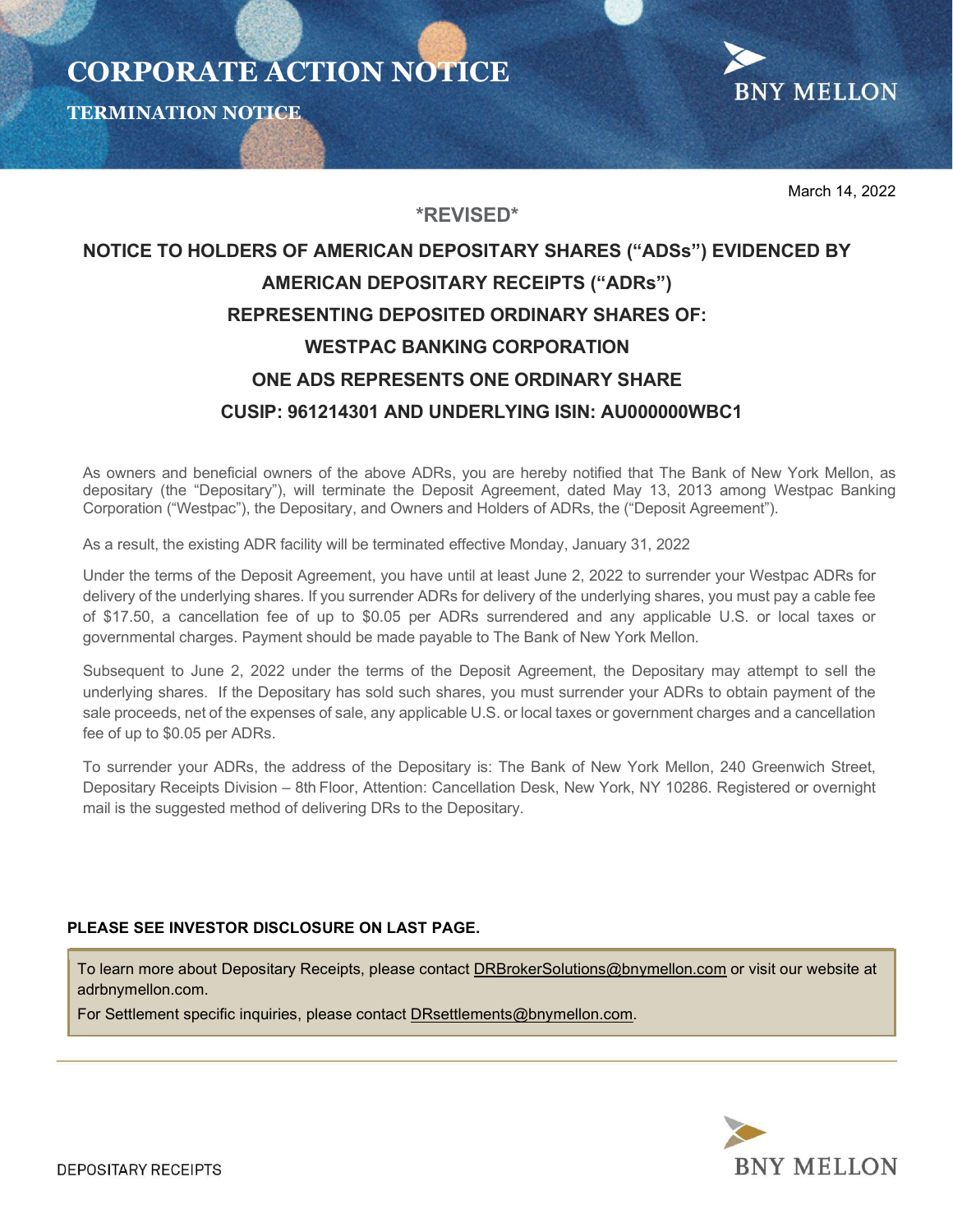#### Investor Disclosure

This notice and the information and data provided herein are provided for general informational purposes only. BNY Mellon does not warrant or guarantee the accuracy, timeliness or completeness of any such information or data. BNY Mellon does not undertake any obligation to update or amend this notice or any information or data, and may change, update or amend this notice or any information or data at any time without prior notice.

BNY Mellon provides no advice, recommendation or endorsement with respect to any company or securities. No information or data is intended to provide legal, tax, accounting, investment, financial, trading or other advice on any matter, and is not to be used as such. We expressly disclaim any liability whatsoever for any loss howsoever arising from or in reliance upon this notice or any information or data, including market value loss on the sale or purchase of securities or other instruments or obligations.

Nothing herein shall be deemed to constitute an offer to sell or a solicitation of an offer to buy securities.

BNY Mellon collects fees from DR holders pursuant to the terms and conditions of the DRs and any deposit agreement under which they are issued. From time to time, BNY Mellon may make payments to an issuer to reimburse and/or share revenue from the fees collected from DR holders, or waive fees and expenses to an issuer for services provided, generally related to costs and expenses arising out of establishment and maintenance of the DR program. BNY Mellon may pay a rebate to brokers in connection with unsponsored DR issuances; brokers may or may not disclose or pass back some or all of such rebate to the DR investor. BNY Mellon may also use brokers, dealers or other service providers that are affiliates and that may earn or share fees and commissions.

BNY Mellon may execute DR foreign currency transactions itself or through its affiliates, or the Custodian or the underlying Company may execute foreign currency transactions and pay US dollars to BNY Mellon. In those instances where it executes DR foreign currency transactions itself or through its affiliates, BNY Mellon acts as principal counterparty and not as agent, advisor, broker or fiduciary. In such cases, BNY Mellon has no obligation to obtain the most favorable exchange rate, makes no representation that the rate is a favorable rate and will not be liable for any direct or indirect losses associated with the rate. BNY Mellon earns and retains revenue on its executed foreign currency transactions based on, among other things, the difference between the rate it assigns to the transaction and the rate that it pays and receives for purchases and sales of currencies when buying or selling foreign currency for its own account. The methodology used by BNY Mellon to determine DR conversion rates is available to registered Owners upon request or can be accessed at https://www.adrbnymellon.com/us/en/news-andpublications/drissuers/drs\_foreign\_exchange\_pricing\_disclosure.pdf.

In those instances where BNY Mellon's Custodian executes DR foreign currency transactions, the Custodian has no obligation to obtain the most favorable exchange rate or to ensure that the method by which the rate will be determined will be the most favorable rate, and BNY Mellon makes no representation that the rate is the most favorable rate and will not be liable for any direct or indirect losses associated with the rate. In certain instances, BNY Mellon may receive dividends and other distributions from an issuer of securities underlying DRs in U.S. dollars rather than in a foreign currency. In such cases, BNY Mellon will not engage in or be responsible for any foreign currency transactions and it makes no representation that the rate obtained by an issuer is the most favorable rate and it will not be liable for any direct or indirect losses associated with the rate.

This notice or any excerpt of this notice may not be copied or reproduced without the prior express written consent of BNY Mellon.

BNY Mellon is a global investments company dedicated to helping its clients manage and service their financial assets throughout the investment lifecycle. BNY Mellon is the corporate brand of The Bank of New York Mellon Corporation (NYSE: BK).

BNY Mellon's name, brand and/or trademarks may not be used, copied or reproduced without the prior express written consent of BNY Mellon.

DEPOSITARY RECEIPTS ARE NOT INSURED BY THE FDIC OR ANY OTHER GOVERNMENT AGENCY, ARE NOT DEPOSITS OR OTHER OBLIGATIONS OF, AND ARE NOT GUARANTEED BY, BNY MELLON AND ARE SUBJECT TO INVESTMENT RISKS INCLUDING POSSIBLE LOSS OF PRINCIPAL AMOUNT INVESTED.

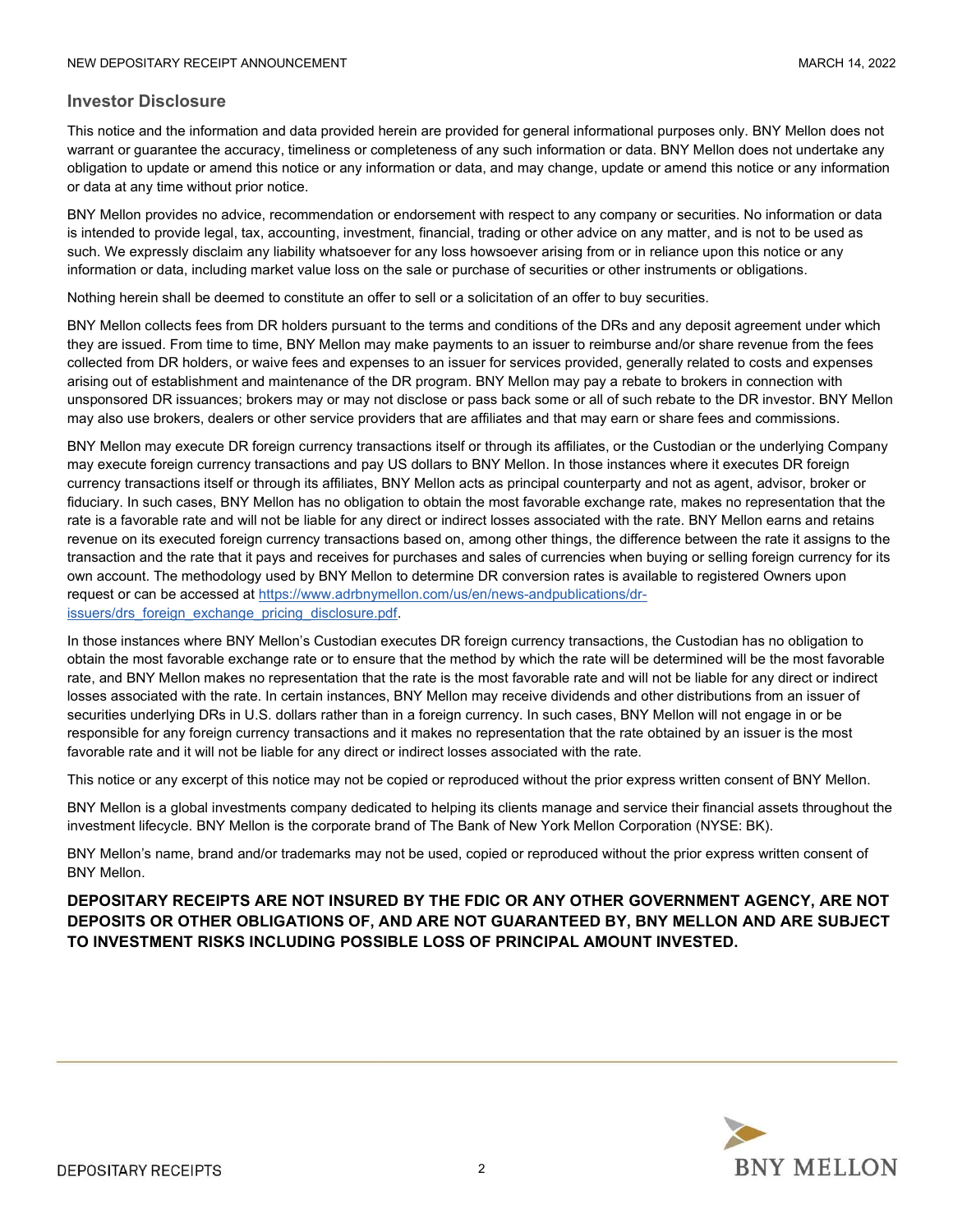

November 17, 2021

## NOTICE TO HOLDERS OF AMERICAN DEPOSITARY SHARES ("ADSs") EVIDENCED BY AMERICAN DEPOSITARY RECEIPTS ("ADRs") REPRESENTING DEPOSITED ORDINARY SHARES OF: WESTPAC BANKING CORPORATION ONE ADS REPRESENTS ONE ORDINARYSHARE CUSIP: 961214301 AND UNDERLYING ISIN: US9612143019

As owners and beneficial owners of the above ADRs, you are hereby notified that The Bank of New York Mellon, as depositary (the "Depositary"), will terminate the Deposit Agreement, dated May 13, 2013 among Westpac Banking Corporation ("Westpac"), the Depositary, and Owners and Holders of ADRs, the ("Deposit Agreement").

As a result, the existing ADR facility will be terminated effective Monday, January 31, 2022

Under the terms of the Deposit Agreement, you have until at least June 2, 2022 to surrender your Westpac ADRs for delivery of the underlying shares. If you surrender ADRs for delivery of the underlying shares, you must pay a cable fee of \$17.50, a cancellation fee of up to \$0.05 per ADRs surrendered and any applicable U.S. or local taxes or governmental charges. Payment should be made payable to The Bank of New York Mellon.

Subsequent to June 2, 2022 under the terms of the Deposit Agreement, the Depositary may attempt to sell the underlying shares. If the Depositary has sold such shares, you must surrender your ADRs to obtain payment of the sale proceeds, net of the expenses of sale, any applicable U.S. or local taxes or government charges and a cancellation fee of up to \$0.05 per ADRs.

To surrender your ADRs, the address of the Depositary is: The Bank of New York Mellon, 240 Greenwich Street, Depositary Receipts Division – 8th Floor, Attention: Cancellation Desk, New York, NY 10286. Registered or overnight mail is the suggested method of delivering DRs to the Depositary.

## PLEASE SEE INVESTOR DISCLOSURE ON LAST PAGE.

To learn more about Depositary Receipts, please contact DRBrokerSolutions@bnymellon.com or visit our website at adrbnymellon.com.

For Settlement specific inquiries, please contact DRsettlements@bnymellon.com.